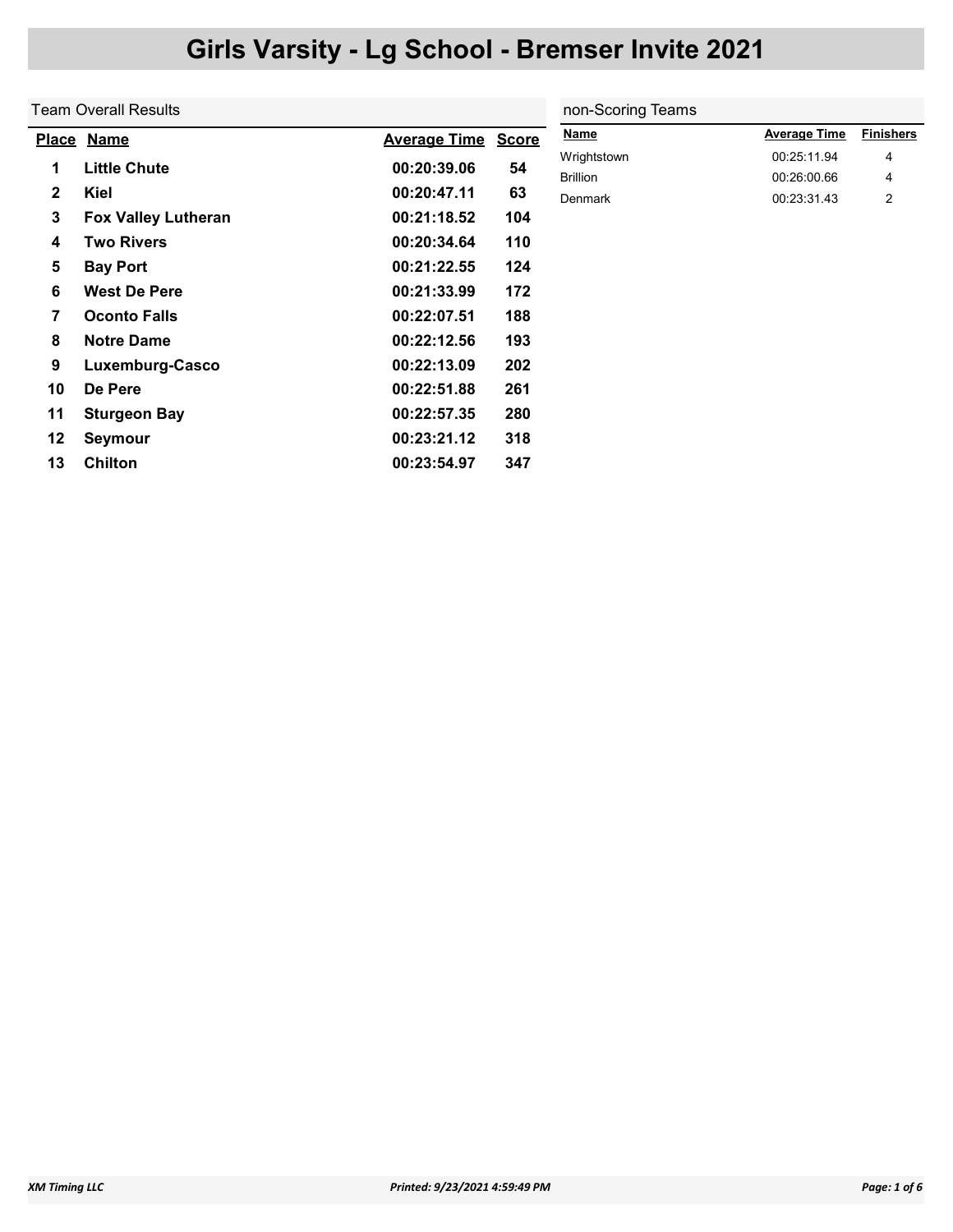Team Results

| <u>Place</u>         | <b>Team Name</b>           |                         |      |                               | <b>Average Time</b> | # of Finishers Team Score |              |
|----------------------|----------------------------|-------------------------|------|-------------------------------|---------------------|---------------------------|--------------|
| 1                    | <b>Little Chute</b>        |                         |      |                               | 00:20:39.06         | 7                         | 54           |
|                      | <b>Team Position</b>       | <b>Overall Position</b> | Bib# | Name                          |                     | <b>Chip Time</b>          | <b>Score</b> |
|                      | 1                          | 4                       | 522  | Jessica Wilson                |                     | 00:20:00.96               | 4            |
|                      | 2                          | 6                       | 519  | Ella Pahl                     |                     | 00:20:24.99               | 6            |
|                      | 3                          | 11                      | 521  | <b>Ashley Wilson</b>          |                     | 00:20:34.26               | 11           |
|                      | 4                          | 15                      | 520  | <b>Lauren Wegand</b>          |                     | 00:20:59.47               | 14           |
|                      | 5                          | 20                      | 517  | <b>Isabella Gillis</b>        |                     | 00:21:15.61               | 19           |
|                      | 6                          | 30                      | 516  | <b>Emily Fechter</b>          |                     | 00:21:39.91               | (29)         |
|                      | $\overline{7}$             | 33                      | 518  | Sami Miller                   |                     | 00:21:48.63               | (32)         |
| $\mathbf{2}$         | Kiel                       |                         |      |                               | 00:20:47.11         | 7                         | 63           |
|                      | <b>Team Position</b>       | <b>Overall Position</b> | Bib# | Name                          |                     | <b>Chip Time</b>          | <b>Score</b> |
|                      | 1                          | 7                       | 484  | Zoe Watson                    |                     | 00:20:25.23               | 7            |
|                      | $\mathbf 2$                | 8                       | 483  | <b>Lily Watson</b>            |                     | 00:20:27.51               | 8            |
|                      | 3                          | 10                      | 478  | Jocelyn Aprill                |                     | 00:20:34.04               | 10           |
|                      | 4                          | 17                      | 479  | <b>Hailey Helms</b>           |                     | 00:21:07.19               | 16           |
|                      | 5                          | 23                      | 481  | <b>Lillian Larson</b>         |                     | 00:21:21.56               | 22           |
|                      | 6                          | 25                      | 482  | Lydia Vander Meer             |                     | 00:21:26.16               | (24)         |
|                      | $\overline{7}$             | 41                      | 480  | Reagan Isselmann              |                     | 00:22:19.99               | (40)         |
| 3                    | <b>Fox Valley Lutheran</b> |                         |      |                               | 00:21:18.52         | 7                         | 104          |
|                      | <b>Team Position</b>       | <b>Overall Position</b> | Bib# | Name                          |                     | <b>Chip Time</b>          | <b>Score</b> |
|                      | 1                          | 14                      | 383  | <b>Kristin Donart</b>         |                     | 00:20:58.70               | 13           |
|                      | 2                          | 18                      | 384  | Alexa Gordee                  |                     | 00:21:10.60               | 17           |
|                      | 3                          | 22                      | 387  | <b>Carys Wendland</b>         |                     | 00:21:19.29               | 21           |
|                      | 4                          | 26                      | 382  | <b>Madelyn Beyer</b>          |                     | 00:21:29.92               | 25           |
|                      | 5                          | 29                      | 386  | Anika Tollerud                |                     | 00:21:34.10               | 28           |
|                      | 6                          | 46                      | 385  | Emma Otto                     |                     | 00:22:32.60               | (45)         |
|                      | 7                          | 83                      | 388  | Stella Wendland               |                     | 00:24:27.29               | (80)         |
| 4                    | <b>Two Rivers</b>          |                         |      |                               | 00:20:34.64         | $\overline{7}$            | 110          |
|                      | <b>Team Position</b>       | <b>Overall Position</b> | Bib# | <u>Name</u>                   |                     | <b>Chip Time</b>          | <b>Score</b> |
|                      | 1                          | 1                       | 1198 | <b>Mikaela Helling</b>        |                     | 00:18:17.81               | 1            |
|                      | 2                          | 3                       | 1195 | Anna Gallagher                |                     | 00:18:48.55               | 3            |
|                      | 3                          | 9                       | 1200 | <b>Olivia Stanley</b>         |                     | 00:20:33.56               | 9            |
|                      | 4                          | 45                      | 1201 | <b>Catelyn Taddy</b>          |                     | 00:22:32.19               | 44           |
|                      | 5                          | 54                      | 1199 | <b>Breanne Kulpa</b>          |                     | 00:22:41.07               | 53           |
|                      | 6                          | 55                      | 1197 | <b>Ashley Groothoff</b>       |                     | 00:22:41.97               | (54)         |
|                      | $\overline{7}$             | 63                      | 1196 | Jenna Green                   |                     | 00:23:13.04               | (62)         |
| 5                    | <b>Bay Port</b>            |                         |      |                               | 00:21:22.55         | 7                         | 124          |
|                      | <b>Team Position</b>       | <b>Overall Position</b> | Bib# | <b>Name</b>                   |                     | <b>Chip Time</b>          | <b>Score</b> |
|                      | 1                          | 5                       | 112  | <b>Reese Gustafson</b>        |                     | 00:20:19.35               | 5            |
|                      | 2                          | 12                      | 117  | <b>Alaina Sheedy</b>          |                     | 00:20:34.74               | 12           |
|                      | 3                          | 35                      | 118  | <b>Keera Wheeler</b>          |                     | 00:21:52.86               | 34           |
|                      | 4                          | 37                      | 113  | <b>Chloe Heim</b>             |                     | 00:21:55.05               | 36           |
|                      | 5                          | 38                      | 115  | <b>Eloise Massee</b>          |                     | 00:22:10.74               | 37           |
|                      | 6                          | 59                      | 116  | Elizabeth Schomaker           |                     | 00:22:48.32               | (58)         |
|                      | $\overline{7}$             | 72                      | 114  | Aubree Kubicki                |                     | 00:23:35.24               | (70)         |
| 6                    | <b>West De Pere</b>        |                         |      |                               | 00:21:33.99         | 6                         | 172          |
|                      | <b>Team Position</b>       | <b>Overall Position</b> | Bib# | Name                          |                     | <b>Chip Time</b>          | <b>Score</b> |
|                      | 1                          | $\mathbf{2}$            | 1242 | <b>Kate Schmoll</b>           |                     | 00:18:40.35               | $\mathbf{2}$ |
|                      | $\overline{\mathbf{2}}$    | 24                      | 1239 | <b>Addison Cornwell</b>       |                     | 00:21:25.98               | 23           |
| <b>XM Timing LLC</b> |                            |                         |      | Printed: 9/23/2021 4:59:49 PM |                     |                           | Page: 2 of 6 |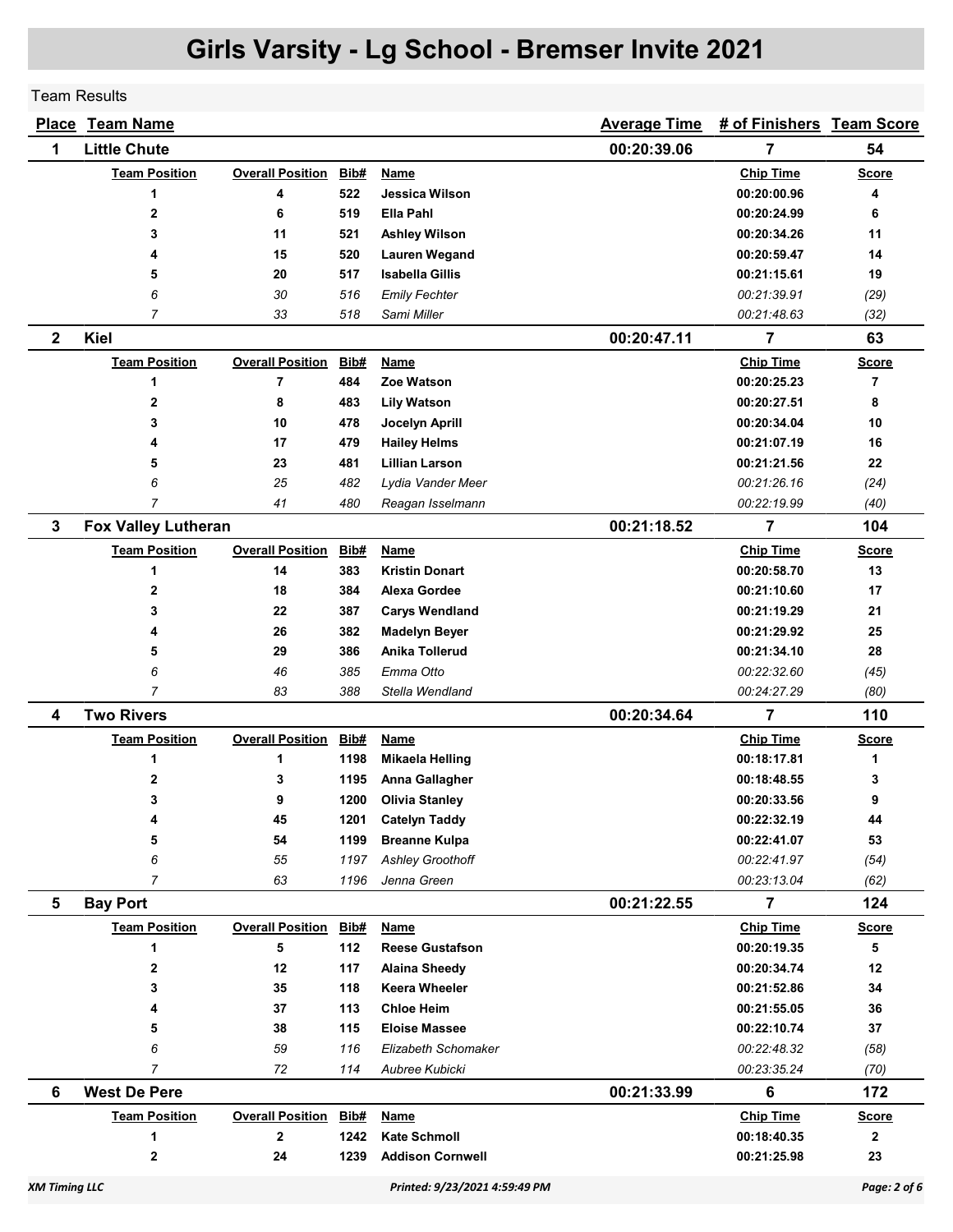|                      | Girls Varsity - Lg School - Bremser Invite 2021 |                               |                    |                                       |             |                                 |                    |  |
|----------------------|-------------------------------------------------|-------------------------------|--------------------|---------------------------------------|-------------|---------------------------------|--------------------|--|
|                      | 3                                               | 27                            | 1241               | <b>Adriana Ponozzo</b>                |             | 00:21:33.38                     | 26                 |  |
|                      | 4                                               | 57                            | 1238               | Alexa Bertolini                       |             | 00:22:43.99                     | 56                 |  |
|                      | 5                                               | 66                            | 1244               | <b>Gracie Verboomen</b>               |             | 00:23:26.26                     | 65                 |  |
|                      | 6                                               | 80                            | 1271               | <b>Elizabeth Gerrits</b>              |             | 00:24:03.18                     | (77)               |  |
| $\overline{7}$       | <b>Oconto Falls</b>                             |                               |                    |                                       | 00:22:07.51 | $\overline{7}$                  | 188                |  |
|                      | <b>Team Position</b>                            | <b>Overall Position</b>       | Bib#               | <b>Name</b>                           |             | <b>Chip Time</b>                | <b>Score</b>       |  |
|                      | 1                                               | 16                            | 966                | <b>Hannah Ludemann</b>                |             | 00:21:06.19                     | 15                 |  |
|                      | $\overline{2}$                                  | 21                            | 965                | <b>Brooke Hodkiewicz</b>              |             | 00:21:19.16                     | 20                 |  |
|                      | 3                                               | 32                            | 963                | <b>Hailey Delzer</b>                  |             | 00:21:43.17                     | 31                 |  |
|                      | 4                                               | 51                            | 967                | Maddy Przybylski                      |             | 00:22:38.74                     | 50                 |  |
|                      | 5                                               | 75                            | 962                | <b>Sydney Bell</b>                    |             | 00:23:50.28                     | 72                 |  |
|                      | 6                                               | 82                            | 964                | Ava Hodkiewicz                        |             | 00:24:27.07                     | (79)               |  |
|                      | 7                                               | 88                            | 968                | <b>Brooke Senn</b>                    |             | 00:25:27.46                     | (84)               |  |
| 8                    | <b>Notre Dame</b>                               |                               |                    |                                       | 00:22:12.56 | 7                               | 193                |  |
|                      | <b>Team Position</b>                            | <b>Overall Position</b>       | Bib#               | <b>Name</b>                           |             | <b>Chip Time</b>                | <u>Score</u>       |  |
|                      | 1                                               | 28                            | 839                | Dana Lunde                            |             | 00:21:33.67                     | 27                 |  |
|                      | 2                                               | 34                            | 838                | <b>Megan Krysiak</b>                  |             | 00:21:51.79                     | 33                 |  |
|                      | 3                                               | 42                            | 836                | <b>Morgan Eberhardt</b>               |             | 00:22:27.66                     | 41                 |  |
|                      | 4                                               | 44                            | 840                | <b>Erin McNerney</b>                  |             | 00:22:31.98                     | 43                 |  |
|                      | 5                                               | 50                            | 835                | <b>Emily Briski</b>                   |             | 00:22:37.72                     | 49                 |  |
|                      | 6                                               | 76                            | 841                | Julia Vogel                           |             | 00:23:51.83                     | (73)               |  |
|                      | 7                                               | 77                            | 837                | Margaret Fogarty                      |             | 00:23:52.75                     | (74)               |  |
| 9                    | Luxemburg-Casco                                 |                               |                    |                                       | 00:22:13.09 | 7                               | 202                |  |
|                      | <b>Team Position</b>                            | <b>Overall Position</b>       | Bib#               | <b>Name</b>                           |             | <b>Chip Time</b>                | Score              |  |
|                      | 1                                               | 31                            | 564                | <b>Madilyn Bevins</b>                 |             | 00:21:42.06                     | 30                 |  |
|                      | 2                                               | 36                            | 569                | <b>Megan Vandermause</b>              |             | 00:21:53.62                     | 35                 |  |
|                      | 3                                               | 39                            | 570                | <b>Ella Wessel</b>                    |             | 00:22:12.94                     | 38                 |  |
|                      | 4                                               | 49                            | 565                | Micaela Boucher                       |             | 00:22:36.95                     | 48                 |  |
|                      | 5                                               | 52                            | 566                | Alyssa Delebreau                      |             | 00:22:39.88                     | 51                 |  |
|                      | 6<br>7                                          | 58<br>61                      | 587<br>591         | Vicki Christoph                       |             | 00:22:47.19                     | (57)               |  |
| 10                   | De Pere                                         |                               |                    | Grace Havel                           | 00:22:51.88 | 00:23:07.95<br>7                | (60)<br>261        |  |
|                      |                                                 |                               |                    |                                       |             |                                 |                    |  |
|                      | <b>Team Position</b><br>1                       | <b>Overall Position</b><br>40 | <b>Bib#</b><br>289 | <b>Name</b><br><b>Bella Broullire</b> |             | <b>Chip Time</b><br>00:22:18.68 | <b>Score</b><br>39 |  |
|                      | 2                                               | 47                            | 292                | <b>Olivia Kust</b>                    |             | 00:22:33.90                     | 46                 |  |
|                      | 3                                               | 48                            | 290                | <b>Presley Conrad</b>                 |             | 00:22:35.82                     | 47                 |  |
|                      | 4                                               | 64                            | 293                | <b>Grace Marquis</b>                  |             | 00:23:22.75                     | 63                 |  |
|                      | 5                                               | 68                            | 288                | <b>Reese Abnet</b>                    |             | 00:23:28.27                     | 66                 |  |
|                      | 6                                               | 78                            | 294                | Hannah Sternig                        |             | 00:23:54.26                     | (75)               |  |
|                      | 7                                               | 85                            | 291                | Hannah Hutjens                        |             | 00:24:52.12                     | (81)               |  |
| 11                   | <b>Sturgeon Bay</b>                             |                               |                    |                                       | 00:22:57.35 | 7                               | 280                |  |
|                      | <b>Team Position</b>                            | <b>Overall Position</b>       | <b>Bib#</b>        | <b>Name</b>                           |             | <b>Chip Time</b>                | <b>Score</b>       |  |
|                      | 1                                               | 19                            | 1172               | <b>Julia Kurek</b>                    |             | 00:21:11.92                     | 18                 |  |
|                      | 2                                               | 56                            | 1177               | Sanya Wienke                          |             | 00:22:43.38                     | 55                 |  |
|                      | 3                                               | 65                            | 1173               | Mikayla LaLuzerne                     |             | 00:23:24.13                     | 64                 |  |
|                      | 4                                               | 69                            | 1176               | <b>Jade Tomberlin</b>                 |             | 00:23:30.30                     | 67                 |  |
|                      | 5                                               | 79                            | 1175               | <b>Maggie Stephens</b>                |             | 00:23:57.01                     | 76                 |  |
|                      | 6                                               | 90                            | 1171               | <b>Tori Alger</b>                     |             | 00:25:39.85                     | (85)               |  |
|                      | 7                                               | 97                            | 1174               | Alexis Olson                          |             | 00:28:12.24                     | (88)               |  |
| 12                   | <b>Seymour</b>                                  |                               |                    |                                       | 00:23:21.12 | 5                               | 318                |  |
|                      | <b>Team Position</b>                            | <b>Overall Position</b>       | Bib#               | <b>Name</b>                           |             | <b>Chip Time</b>                | <b>Score</b>       |  |
|                      | 1                                               | 43                            | 1122               | <b>MiKenzie Pennings</b>              |             | 00:22:28.01                     | 42                 |  |
| <b>XM Timing LLC</b> |                                                 |                               |                    | Printed: 9/23/2021 4:59:49 PM         |             |                                 | Page: 3 of 6       |  |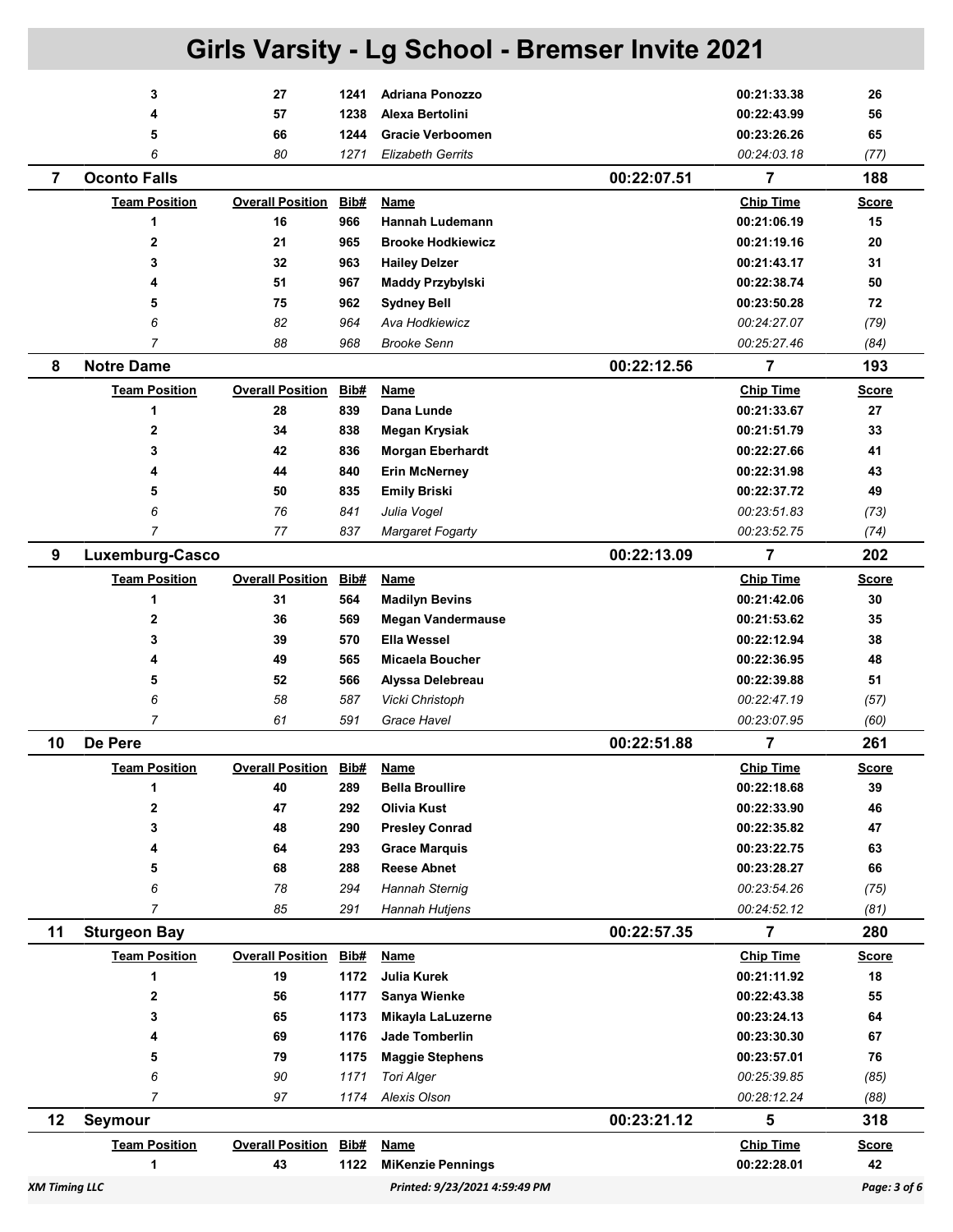|    | 2                    | 60                      | 1124 | <b>Valerie Rutter</b>  |             | 00:22:51.56      | 59           |
|----|----------------------|-------------------------|------|------------------------|-------------|------------------|--------------|
|    | 3                    | 70                      | 1120 | <b>Sydney Leisgang</b> |             | 00:23:31.69      | 68           |
|    | 4                    | 74                      | 1121 | <b>Brooke Mullen</b>   |             | 00:23:45.86      | 71           |
|    | 5                    | 81                      | 1123 | <b>Haylee Rusch</b>    |             | 00:24:08.47      | 78           |
| 13 | <b>Chilton</b>       |                         |      |                        | 00:23:54.97 |                  | 347          |
|    | <b>Team Position</b> | <b>Overall Position</b> | Bib# | Name                   |             | <b>Chip Time</b> | <b>Score</b> |
|    |                      | 53                      | 224  | <b>Bryleigh Tasch</b>  |             | 00:22:40.50      | 52           |
|    | $\mathbf{2}$         | 62                      | 221  | <b>Adahlyn Hoerl</b>   |             | 00:23:11.33      | 61           |
|    | 3                    | 71                      | 225  | <b>Alydia Wieting</b>  |             | 00:23:33.81      | 69           |
|    | 4                    | 86                      | 223  | <b>Peyton Hoerth</b>   |             | 00:24:56.53      | 82           |
|    | 5                    | 87                      | 220  | <b>Teressa Gebhart</b> |             | 00:25:12.68      | 83           |
|    | 6                    | 94                      | 235  | <b>Faith Schmitz</b>   |             | 00:26:20.37      | (86)         |
|    | 7                    | 96                      | 226  | Kendra Zahn            |             | 00:26:35.99      | (87)         |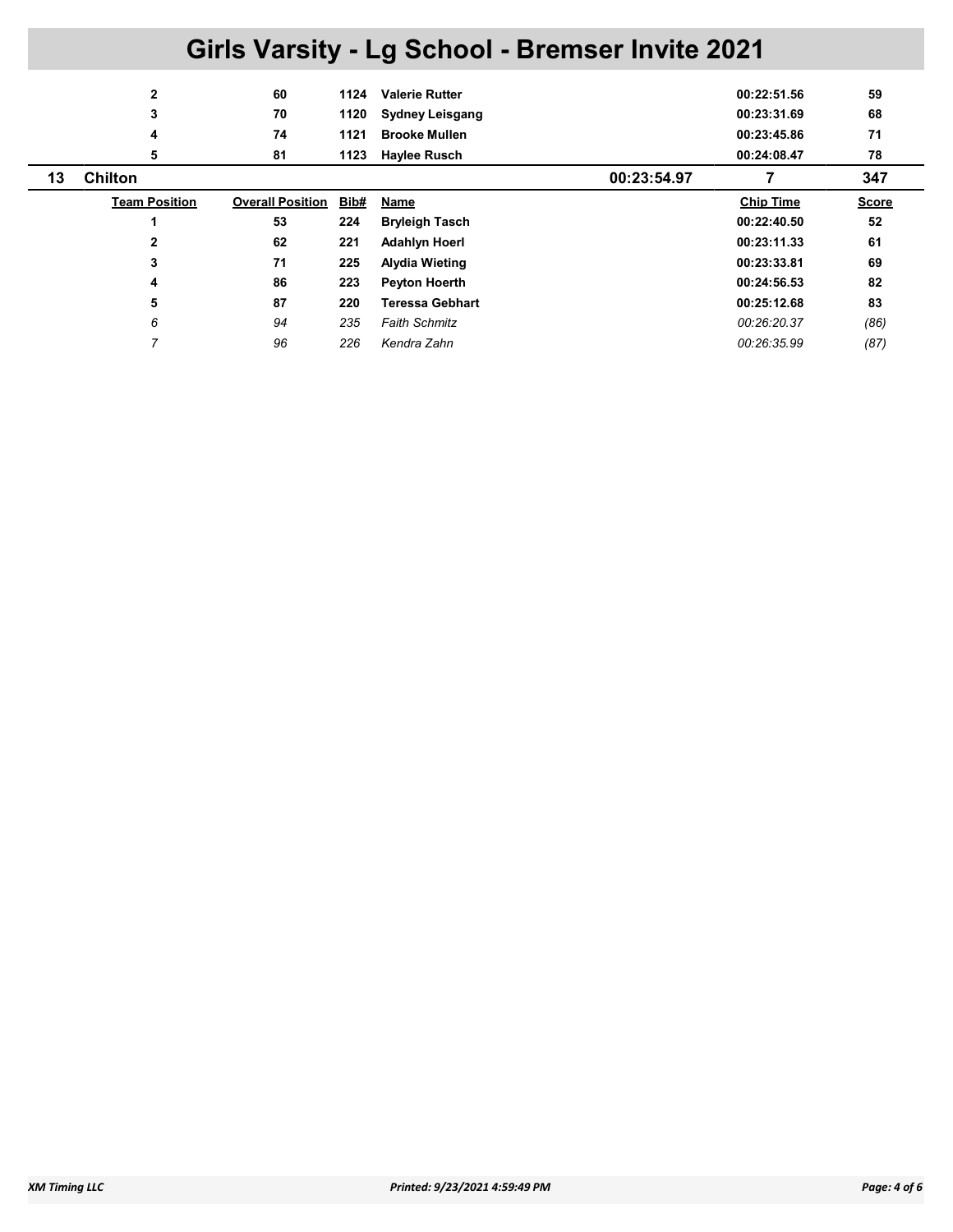## Individual Overall Results

| <b>Overall</b> |                |      | Score Bib# Name          | <b>Class</b> | <b>Chip Time</b> | <u>Team</u>         |
|----------------|----------------|------|--------------------------|--------------|------------------|---------------------|
| 1              | 1              | 1198 | <b>Mikaela Helling</b>   | <b>JR</b>    | 00:18:17.81      | <b>Two Rivers</b>   |
| 2              | 2              | 1242 | <b>Kate Schmoll</b>      | <b>FR</b>    | 00:18:40.35      | <b>West De Pere</b> |
| 3              | 3              | 1195 | Anna Gallagher           | SR           | 00:18:48.55      | <b>Two Rivers</b>   |
| 4              | 4              | 522  | Jessica Wilson           | SR           | 00:20:00.96      | <b>Little Chute</b> |
| 5              | 5              | 112  | <b>Reese Gustafson</b>   | <b>JR</b>    | 00:20:19.35      | <b>Bay Port</b>     |
| 6              | 6              | 519  | Ella Pahl                | <b>SR</b>    | 00:20:24.99      | Little Chute        |
| 7              | $\overline{7}$ | 484  | Zoe Watson               | <b>JR</b>    | 00:20:25.23      | Kiel                |
| 8              | 8              | 483  | Lily Watson              | <b>FR</b>    | 00:20:27.51      | Kiel                |
| 9              | 9              | 1200 | <b>Olivia Stanley</b>    | <b>JR</b>    | 00:20:33.56      | <b>Two Rivers</b>   |
| 10             | 10             | 478  | Jocelyn Aprill           | <b>SR</b>    | 00:20:34.04      | Kiel                |
| 11             | 11             | 521  | <b>Ashley Wilson</b>     | <b>FR</b>    | 00:20:34.26      | <b>Little Chute</b> |
| 12             | 12             | 117  | <b>Alaina Sheedy</b>     | <b>SO</b>    | 00:20:34.74      | <b>Bay Port</b>     |
| 13             | 0              | 1285 | <b>Maddy Collins</b>     | SR           | 00:20:56.69      | Wrightstown         |
| 14             | 13             | 383  | Kristin Donart           | <b>SO</b>    | 00:20:58.70      | Fox Valley Lutheran |
| 15             | 14             | 520  | <b>Lauren Wegand</b>     | <b>FR</b>    | 00:20:59.47      | <b>Little Chute</b> |
| 16             | 15             | 966  | Hannah Ludemann          | <b>SO</b>    | 00:21:06.19      | <b>Oconto Falls</b> |
| 17             | 16             | 479  | <b>Hailey Helms</b>      | <b>FR</b>    | 00:21:07.19      | Kiel                |
| 18             | 17             | 384  | <b>Alexa Gordee</b>      | <b>JR</b>    | 00:21:10.60      | Fox Valley Lutheran |
| 19             | 18             | 1172 | Julia Kurek              | <b>SO</b>    | 00:21:11.92      | <b>Sturgeon Bay</b> |
| 20             | 19             | 517  | Isabella Gillis          | <b>FR</b>    | 00:21:15.61      | <b>Little Chute</b> |
| 21             | 20             | 965  | <b>Brooke Hodkiewicz</b> | <b>FR</b>    | 00:21:19.16      | <b>Oconto Falls</b> |
| 22             | 21             | 387  | <b>Carys Wendland</b>    | FR           | 00:21:19.29      | Fox Valley Lutheran |
| 23             | 22             | 481  | Lillian Larson           | <b>FR</b>    | 00:21:21.56      | Kiel                |
| 24             | 23             | 1239 | <b>Addison Cornwell</b>  | SΟ           | 00:21:25.98      | <b>West De Pere</b> |
| 25             | (24)           | 482  | Lydia Vander Meer        | SO           | 00:21:26.16      | Kiel                |
| 26             | 25             | 382  | <b>Madelyn Beyer</b>     | SR           | 00:21:29.92      | Fox Valley Lutheran |
| 27             | 26             | 1241 | <b>Adriana Ponozzo</b>   | <b>SR</b>    | 00:21:33.38      | <b>West De Pere</b> |
| 28             | 27             | 839  | Dana Lunde               | <b>FR</b>    | 00:21:33.67      | <b>Notre Dame</b>   |
| 29             | 28             | 386  | Anika Tollerud           | SR           | 00:21:34.10      | Fox Valley Lutheran |
| 30             | (29)           | 516  | <b>Emily Fechter</b>     | SR           | 00:21:39.91      | <b>Little Chute</b> |
| 31             | 30             | 564  | <b>Madilyn Bevins</b>    | <b>JR</b>    | 00:21:42.06      | Luxemburg-Casco     |
| 32             | 31             | 963  | <b>Hailey Delzer</b>     | <b>FR</b>    | 00:21:43.17      | <b>Oconto Falls</b> |
| 33             | (32)           | 518  | Sami Miller              | <b>FR</b>    | 00:21:48.63      | <b>Little Chute</b> |
| 34             | 33             | 838  | Megan Krysiak            | SR           | 00:21:51.79      | <b>Notre Dame</b>   |
| 35             | 34             | 118  | Keera Wheeler            | <b>JR</b>    | 00:21:52.86      | Bay Port            |
| 36             | 35             | 569  | <b>Megan Vandermause</b> | SR           | 00:21:53.62      | Luxemburg-Casco     |
| 37             | 36             | 113  | <b>Chloe Heim</b>        | <b>JR</b>    | 00:21:55.05      | <b>Bay Port</b>     |
| 38             | 37             | 115  | <b>Eloise Massee</b>     | <b>JR</b>    | 00:22:10.74      | <b>Bay Port</b>     |
| 39             | 38             | 570  | Ella Wessel              | <b>JR</b>    | 00:22:12.94      | Luxemburg-Casco     |
| 40             | 39             | 289  | <b>Bella Broullire</b>   | JR           | 00:22:18.68      | De Pere             |
| 41             | (40)           | 480  | Reagan Isselmann         | JR           | 00:22:19.99      | Kiel                |
| 42             | 41             | 836  | <b>Morgan Eberhardt</b>  | JR           | 00:22:27.66      | <b>Notre Dame</b>   |
| 43             | 42             | 1122 | <b>MiKenzie Pennings</b> | <b>FR</b>    | 00:22:28.01      | Seymour             |
| 44             | 43             | 840  | <b>Erin McNerney</b>     | SO           | 00:22:31.98      | Notre Dame          |
| 45             | 44             | 1201 | <b>Catelyn Taddy</b>     | SO           | 00:22:32.19      | <b>Two Rivers</b>   |
| 46             | (45)           | 385  | Emma Otto                | SR           | 00:22:32.60      | Fox Valley Lutheran |
| 47             | 46             | 292  | <b>Olivia Kust</b>       | JR           | 00:22:33.90      | De Pere             |
| 48             | 47             | 290  | <b>Presley Conrad</b>    | <b>FR</b>    | 00:22:35.82      | De Pere             |
| 49             | 48             | 565  | Micaela Boucher          | SR           | 00:22:36.95      | Luxemburg-Casco     |
| 50             | 49             | 835  | <b>Emily Briski</b>      | SO           | 00:22:37.72      | <b>Notre Dame</b>   |
| 51             | 50             | 967  | Maddy Przybylski         | SO           | 00:22:38.74      | <b>Oconto Falls</b> |